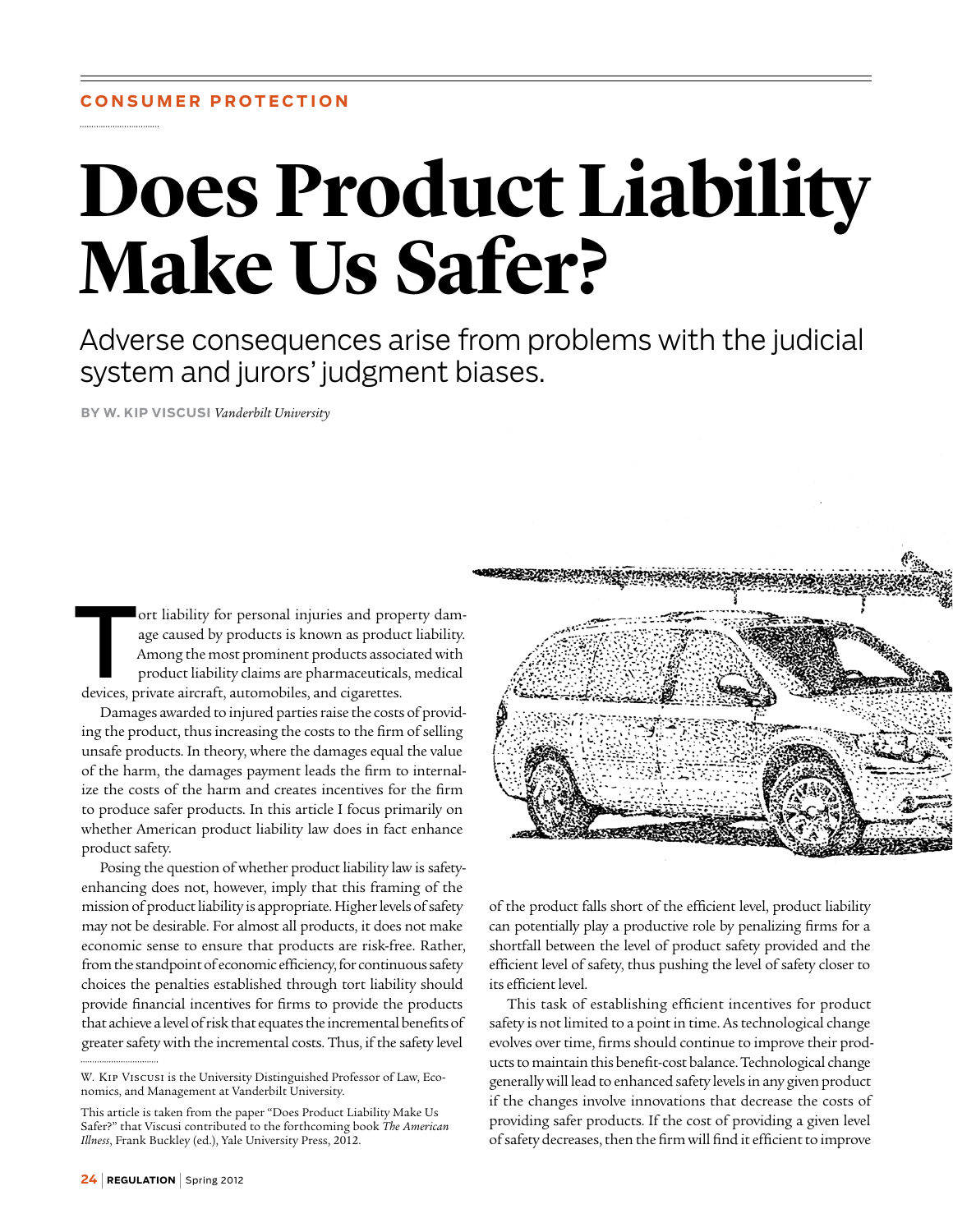the safety of the product.

However, technological change also may lead to the introduction of new products posing novel risks. Whether product liability will make products safer is a question that should be framed more broadly in terms of whether product liability also fosters the introduction of welfare-enhancing new products. The court's task of assessing innovative products often entails more problematic judgments than with assessments of existing technologies, so that the concern for safety with respect to innovations may in fact stymie such innovations. Novel products may be safer than existing products but may pose new kinds of risks. If there is a bias of product liability against novel risks, then there will be a disincentive with respect to product innovations.

A review of the empirical evidence and case studies on the role of product liability demonstrates that the idealized world in which the tort liability system is supposed to produce effi-

# **The Efficient Safety Reference Point**

In a simple economic framework in which firms have constant unit costs of production, providing products with a higher level of safety will result in a higher level of unit costs for the product. In the case of competitive markets, the additional costs associated with safer products will raise unit cost levels, which in turn will raise the price of the product purchased by consumers by an amount equal to the cost of greater safety. Thus consumers are, in effect, purchasing a product liability insurance policy as part of a bundled product. Whether consumer welfare is enhanced by greater safety or whether the additional safety is excessive from consumers' standpoint depends on whether consumers value the safety improvements more than the increased product price.

The role of product liability law in the economy should be



cient levels of safety is not how product liability law actually performs. As I will demonstrate, the report card on the performance of product liability law is mixed. In some instances tort liability does serve a potentially risk-reducing role by fostering new safety measures. However, the safety-enhancing role of liability fails to be realized in general because of fundamental deficiencies in product liability law and the way such cases are handled by the courts. In particular, courts make excessive and unpredictable awards and stumble when faced with uncertainties. New products posing uncertain risks are especially hard hit so that product liability often serves as a barrier to innovations that would reduce accidents.

quite selective, since market forces will foster safer products so that safety levels are not generally awry. Indeed, there is no useful function of product liability law if markets function perfectly. In a well-functioning market, firms will deliver products that have an efficient level of safety even in the absence of product liability law. This result assumes that consumers are fully informed of the risks and consequences of their product choices, in which case consumer preferences as expressed in the marketplace will generate the desired mix of products and levels of safety that reflect consumers' valuation of the risk and consequently the associated benefits of safety. If safer products are desirable, consumers will be willing to pay more for these products and companies will produce them.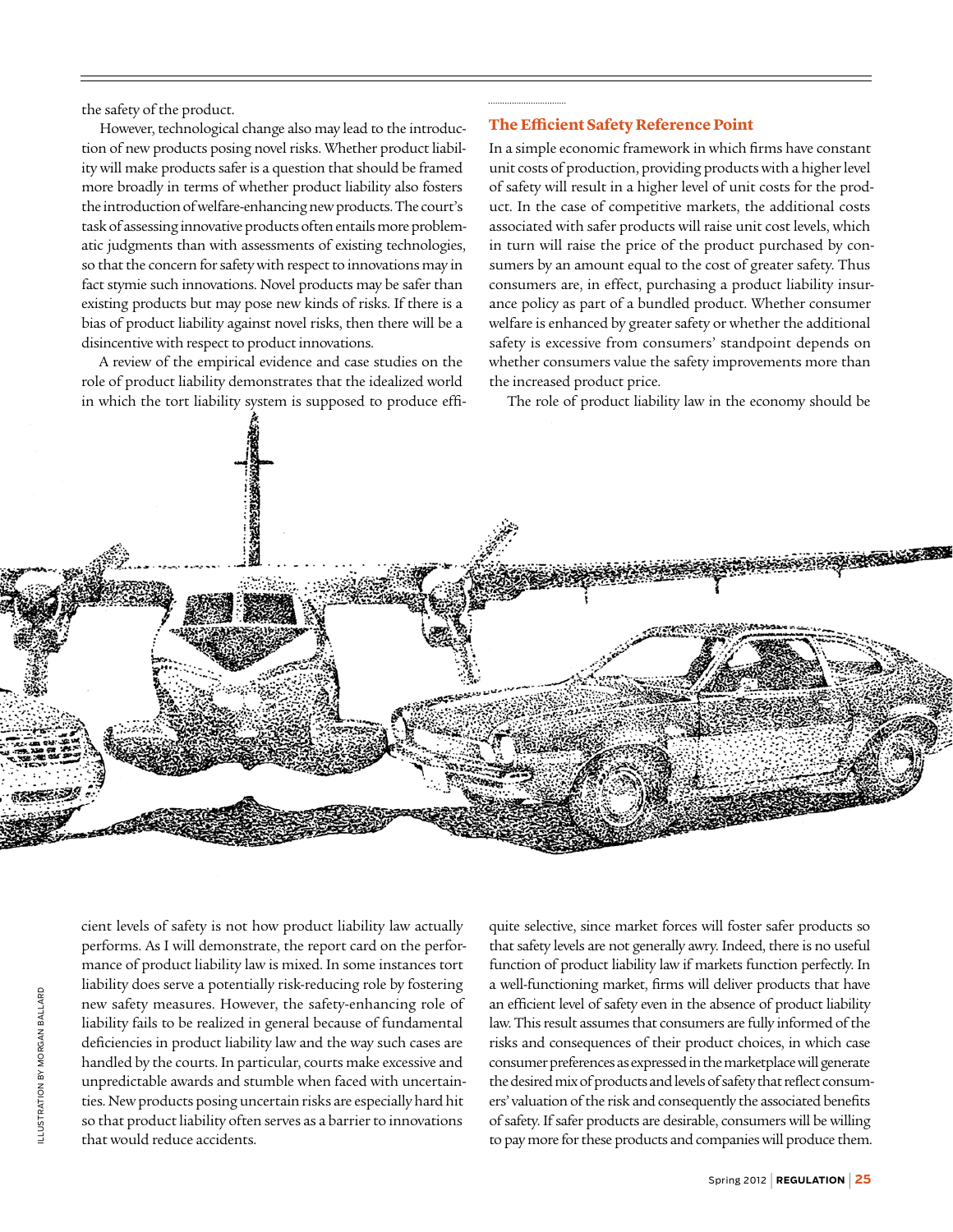For product liability law to serve a constructive role from the standpoint of setting the efficient level of product risk, there must be some form of market failure, such as inadequate consumer knowledge of the risks. The presence of product-related injuries is not sufficient for concluding that there is an inadequate level of safety. In a typical personal injury case with an identifiable victim, the probability of harm may appear to be 1.0 *ex post* since the consumer was in fact injured, but what matters is the level of the risk *ex ante* across the entire population of consumers of the product. In judging whether there is a shortcoming in risk beliefs, the task is to ascertain what a reasonable consumer would have anticipated as the probability of harm, not whether the injured consumer was clairvoyant and anticipated that there would definitely be an injury.

Whether risk beliefs are accurate depends both on the level of the risk and the degree to which people have information about the risk. Certainly it is rarely the case that people know the exact probabilities of harm from different products. Products often pose multiple risks, and understanding all these hazards may require detailed technical expertise. However, the appropriate task for consumers is to have a sufficient understanding of the multiple risks of the product so that they would assess the expected cost imposed by the harms as being as severe as they would in a situation of perfect information.

That consumers do not have perfect risk beliefs does not necessarily imply that there is a market failure. Errors in risk beliefs are not random. Many systematic patterns have been identified in the empirical literature on risk beliefs. A pertinent empirical phenomenon is that people tend to overestimate small mortality risks, such as the risk of dying from botulism, and underestimate very large risks, such as the lifetime risk of heart disease from all causes. For the most part, product risks tend to involve small probabilities of serious adverse outcomes, and consequently people will exhibit a tendency toward risk overestimation of product-related risks.

Problems of risk underestimation will be more pronounced for hidden risks. The presence of benzene in Perrier that was discovered in 1990 is a well-known example of a risk that had formerly been hidden, but this is not a unique situation. Medical patients may not be aware of adverse drug interactions that are not disclosed to the patient and cannot be determined by the patient based on personal experience or other information sources. The locus of areas in which government regulation or product liability can play a constructive role will depend on the nature of the risk and what consumers know about the risk. In particular, if there is asymmetric information in which the manufacturer is informed but consumers are not, then government regulation—such as required disclosure of information—may be warranted.

### **Liability Criteria**

............................

The first question is when liability should be imposed, and this will depend on the context of the product's use. For concreteness, I will concentrate on products purchased by a consumer

in a market context, where the potential injury is to the consumer. Whether consumers understand the risk to themselves is a pivotal concern. Consumers will be willing to pay less for products that may cause them harm. Products may also injure third parties who are not involved in a business relationship with the producer. Thus defective brakes or acceleration problems with a car could lead to harm to pedestrians or other drivers' vehicles. To the extent that these harms are subsequently internalized by the product purchaser through tort liability, the consumer in turn will incorporate the cost of such harms in the purchase decision. There can, of course, be exceptional cases that are not adequately addressed either by the market or tort liability, as when firms scale back tort liability claims through bankruptcy proceedings.

The structure of standard liability rules can potentially lead to efficient levels of safety. Under a negligence standard, firms will only be liable for product-related injury costs if the level of safety that they provide is below the legal standard. If that standard is set at the economically efficient level of safety for the product, the failure to meet the standard will lead firms to pay injured parties for the cost of the accident, leading the firm to internalize these costs, which in turn will provide subsequent incentives for the firm to provide products with levels of safety that meet the standard.

The economic analysis for strict liability is simpler as there is no need to set the standard at an efficient level. Since firms will pay for all accident costs, the firm internalizes all safety losses associated with the product and consequently will provide an efficient level of safety. However, consumers will not have any incentive to exercise care, to choose safe products, or to match their product choices with their own safety-related productivity if all accident costs are borne by the firm. Standard law and economics prescriptions generally couple strict liability with a contributory negligence standard.

# **Liability and Risk Trends**

The rise of product liability costs and, in particular, the emergence of occasional product liability "crises" would be consistent with an underlying soundly functioning liability regime if an increase in product risks accounted for the high liability costs. However, by almost every measure the United States has become safer over the past century and accident rate trends bear no apparent relation to surges in liability costs. Total unintentional injury death rates have declined for over a century. Data going back almost a century are available for individual component risks such as work-related deaths, home-related deaths, accidental deaths from firearms, and other risks, and these hazards also have declined from their levels 80 years ago. The principal exception is that the number of motor-vehicle deaths and motor-vehicle death rates are higher than they were a century ago. However, the number of cars in use and the usage of these cars have risen dramatically over time. Adjusting for intensity of use, motor-vehicle risks have plummeted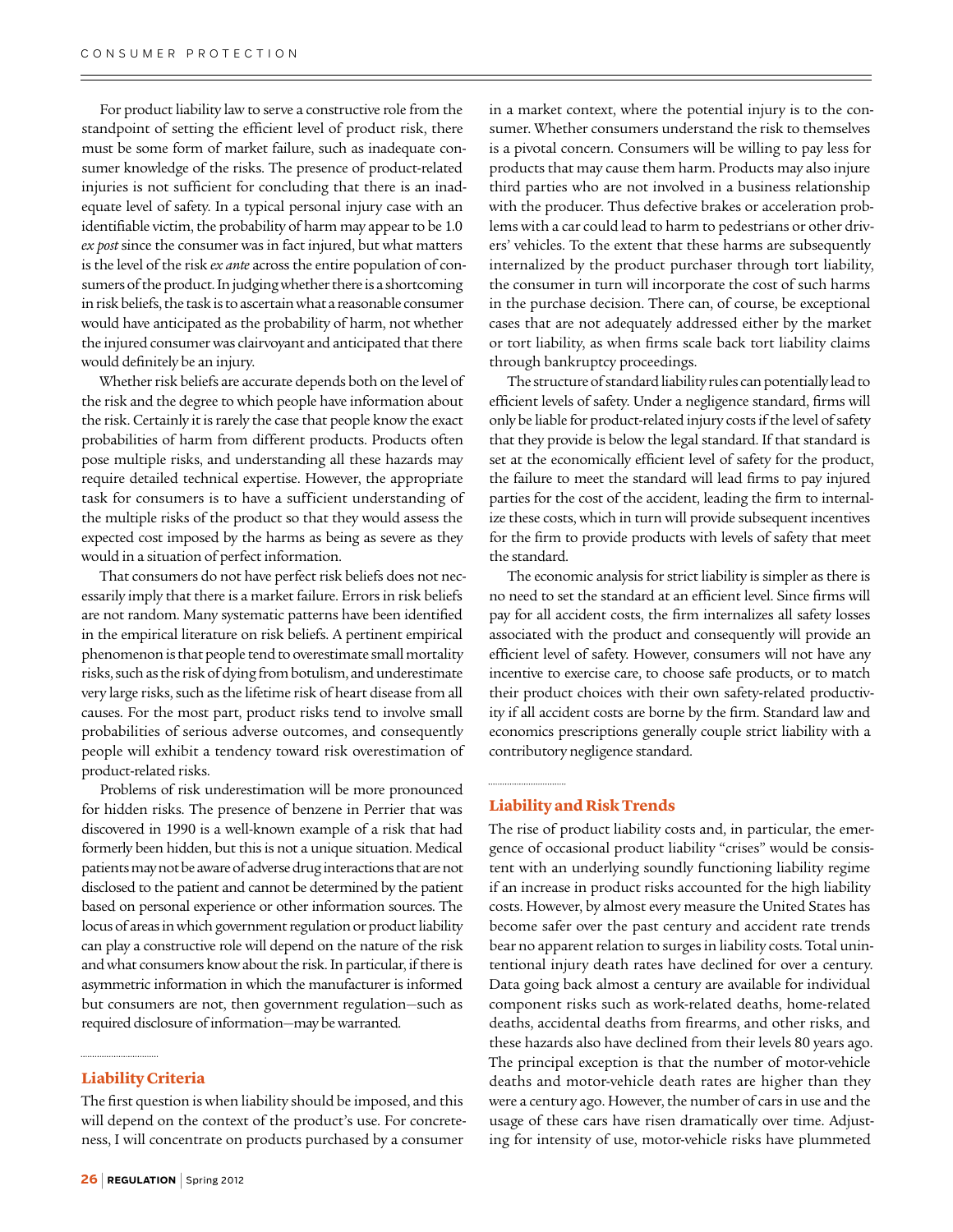from 33.38 deaths per 10,000 vehicles in 1913 to 1.51 deaths per 10,000 vehicles in 2008. Similarly, the death rate per 100 million miles has decreased from 21.65 in 1923 to 1.33 in 2008.

Despite the high levels of safety and continued improvements in safety, product-related insurance costs remain high. The value of net premiums in 2008 was \$1.3 billion for aircraft liability, \$2.8 billion for product liability and \$38.6 billion for other liability including industry coverages for negligence, carelessness, or failure to act. Many large firms also self-insure so that examination

of insurance premiums alone understates the cost of product liability to firms throughout the economy.

Longer-term trends in liability reflect factors other than safety levels alone. As society has become wealthier, we have become less willing to accept

risk. Advances in technology also can increase liability levels if the standards for what constitutes reasonable care have changed.

These long-run trends do not, however, account for very abrupt shifts in the level of liability. A puzzle noted by law professor George Priest is that, within specific time periods in which product liability premiums have exhibited sharp increases, there is no apparent increase in product risk levels to account for the increase. There is therefore a mismatch between the surges in liability costs associated with the tort liability crisis in the mid-1980s and the level of product-related risks. The periodic upward shifts in liability costs bear no apparent relation to increased levels of product riskiness.

The problems posed by product liability insurance are related both to the level of liability insurance costs and their variability, which creates substantial uncertainty for the firm. The absence of predictable liability costs will make it difficult for firms to distinguish which safety investments are worthwhile and which are not. This problem is much more acute for bodily injury losses than property losses. The main index of insurer profitability is the loss ratio, which is the ratio of losses to premiums. Ignoring the role of interest earned on premiums that are invested, a loss ratio above 1.0 implies that the insurer is losing money, and a loss ratio below 1.0 implies that the insurer is making money on the policies it has written. Thus the loss ratio is an inverse measure of insurer profitability. The bodily injury component of liability exhibited much higher loss ratios and more variable loss ratios than did the property damages component throughout the liability crisis period.

In a competitive market that has reached long-run equilibrium, one would expect insurer profitability as measured by the insurance loss ratios to be equalized across industries and for different kinds of insurance coverage—assuming other reasonable conditions are met, including a similar distribution over time in the occurrence of the losses. However, there is evidence of substantial variation in terms of the level of the loss ratios as well as the variability across industries and within industries.

The profitability problems of insurance are more pronounced for bodily injury coverage, as is the variability in loss ratios, which in turn will create more highly variable premiums and uncertainty for the affected industries.

The high loss ratios and substantial variability of loss ratios for bodily injury coverage in the 1980s contributed to the tort liability crisis of that era. Insurers responded by raising insurance rates and, in some extreme instances, denying coverage. In addition, to the extent that the fluctuation in insured losses

# Longer-term trends in liability reflect factors other than safety levels alone. As society has become wealthier, we have become less willing to accept risk.

reflects loss trends more generally, the uninsured costs will exhibit similar fluctuations.

After the passage of a series of tort liability reforms in the mid-1980s to contain damage awards, insurance loss ratios stabilized. For general liability, there were widespread reform efforts as 12 states enacted reforms to control liability costs in 1985, 22 states enacted reforms in 1986, and 12 states enacted reforms in 1987. Whereas general liability loss ratios formerly had exceeded 1.0, in 1986 and subsequent years loss ratios decreased to levels that stabilized around 0.8.

The costs of liability imposed on insurers are but one manifestation of the costs borne by firms. To assess the liability costs for firms, Joni Hersch and I undertook a stock market event study of 29 product liability lawsuits. Such studies seek to determine statistically the effect of different events, such as major court decisions, on a firm's stock price after taking into account longerrun trends and other factors. The awards against companies were associated with a significant decline in stock market price relative to similar firms. It is also noteworthy that newspaper reports of pending lawsuits also led to negative returns as investors began to anticipate the adverse effects of product liability.

# **Innovation and New Product Development**

The costs imposed by product liability law might serve a useful deterrence function if they provide incentives for firms to change their products to make them safer or for firms to discontinue products that are so unsafe that they should not be marketed. These effects flow from the basic economic theory and the structure of product liability law. However, the presence of substantial uncertainty in liability costs will tend to mute these effects, and there is no assurance that jury decisions will provide the right signals to firms.

Determining whether and how product liability affects product design are empirical issues, and the results are not encouraging. A useful proxy for assessing whether product liability law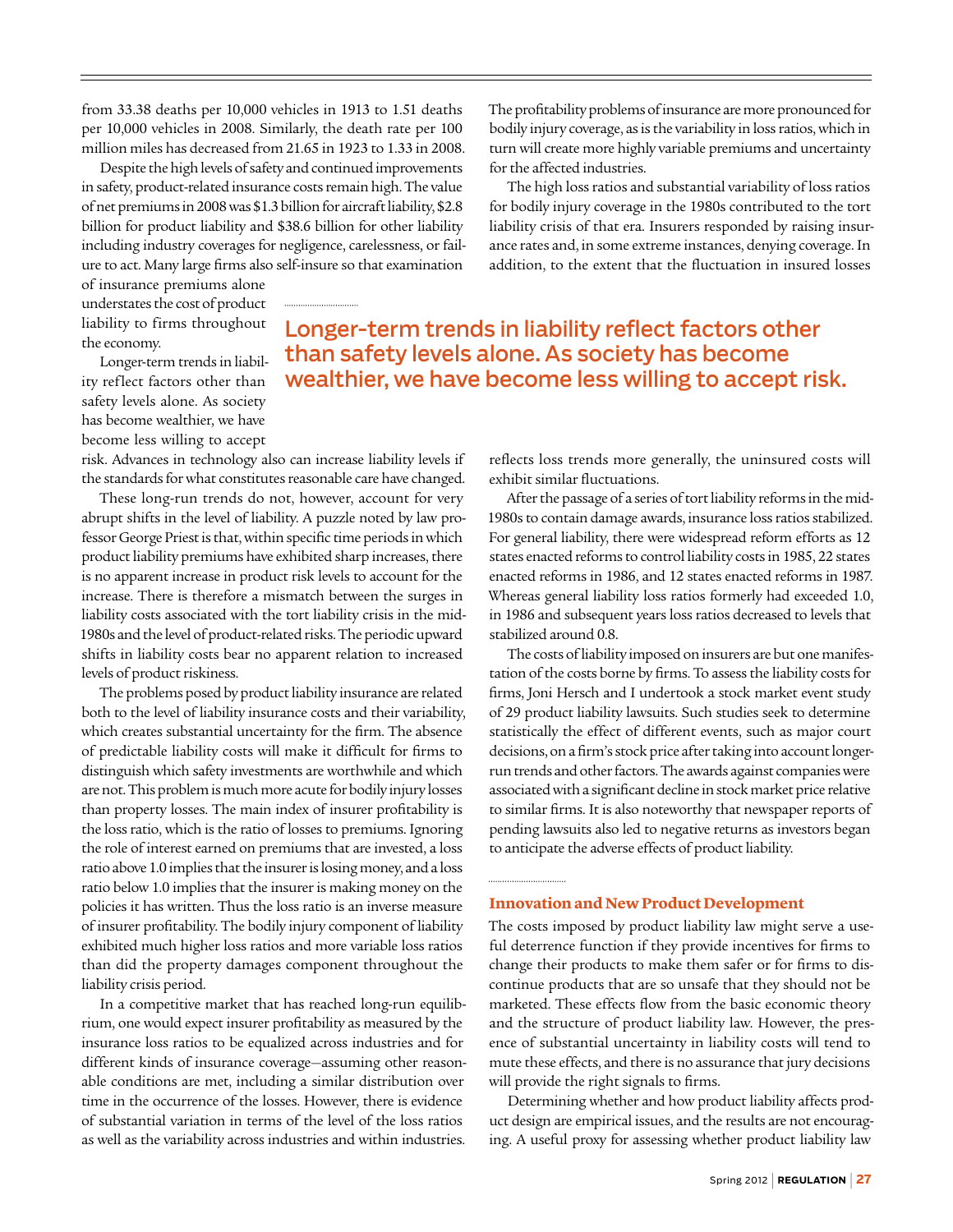enhances product safety is to see if it stimulates the development of new, possibly safer products. There have been two regression analysis studies at the firm level of the overall relationship between product liability and product innovation, neither of which found effects that supported the textbook paradigm of higher liability costs fostering the introduction of safer products. Similarly, there has been one regression analysis study of decreases in the role of product liability and it showed that such changes did not undermine safety but instead may have had the opposite effect.

Novel risks have been found to be harder hit by liability costs than more familiar hazards. Michael J. Moore and I examined the effect of product characteristics on liability costs as well as the effect of liability costs on research and development. Industries that have a high rate of technological change or that have a high patent rate have high shares of liability costs relative to sales for the firm. In contrast, industries where the firms have made no new product introductions have lower bodily injury liability costs. These relationships are consistent with the view that the courts dislike novel technologies.

The study also found that increased product liability has a nonlinear effect on innovation. Low levels of liability boost investments in novel technologies, but this effect tapers off and eventually becomes reversed and turns negative at very high levels of bodily injury costs relative to sales. Thus, at very high levels of liability costs, product liability has a counterproductive effect.

A subsequent study by the same authors, using a different measure of effects on innovation, found that liability costs initially boost product research and development but then subsequently decrease R&D at very high levels of liability costs. The liability costs/sales variable is associated with higher product R&D investments at low levels of costs, but it eventually becomes reversed for high liability costs. Sorting out causality remains difficult, but the evidence is suggestive of a positive relation between liability costs and safety that holds only for low levels of costs.

These results suggest that product liability's aversion to new technologies has been harmful. At substantial levels of liability costs, the net effect of liability is to shut down innovation and discourage new product introductions. This is not the case at low and moderate levels of liability costs, where product liability promotes R&D for new products and leads to new product introductions. However, even here new product introductions may not be warranted on benefit-cost grounds. This is because it is not clear whether consumers would be willing to pay the extra cost for the safety improvements. We lack data to permit such judgments on an overall basis. What we do know is that extremely high liability costs appear to have counterproductive effects as they impose substantial costs but discourage changes in products and new product research. Withdrawing products from the market or choosing not to introduce new products often becomes the most desirable course in the presence of substantial expected liability costs.

New safety technologies should of course be encouraged, and these results are therefore troubling. If product liability was

meant to reduce risk, it seems to have failed in its mission. Strikingly, one study found that *reducing* tort liability makes us safer. An empirical analysis by Paul Rubin and Joanna Shepherd found that the enactment of noneconomic damages caps and product liability reform were among the measures associated with a decrease in the non–motor vehicle accidental death rate over the 1981–2000 period for states that implemented those measures as compared to states that did not. On balance, tort reform led to a reduction of 24,000 deaths over the two-decade period. Reductions in liability costs enhance safety.

# **Punitive Damages**

Punitive damages often combine two elements that tend to reduce the efficacy of product liability as a safety incentive promotion device. The awards often tend to be very large. As we saw, very large damages amounts tend to have a counterproductive effect in that they serve to reduce R&D on new products, diminish new product introductions, and lead to withdrawal of more novel or risky products from the market. The second difficulty with punitive damages is their tremendous uncertainty and unpredictability. If firms cannot anticipate what financial sanctions they will incur for various product designs, there will not be the clearcut incentive guidance needed to foster efficient risk levels.

The enormous scale and financial uncertainty associated with punitive damages is borne out in "blockbuster punitive damages awards," or punitive damages awards of at least \$100 million. As of 2008 there had been 100 such awards that reached or exceeded the \$100 million threshold. Even within the blockbuster punitive damages award grouping, there is tremendous variability in the award amounts, which reach as high as \$145 billion in *Engle v. R.J. Reynolds*, a cigarette class action case in Florida.

These awards do not reflect any sense of what is appropriate from the standpoint of establishing efficient levels of safety. Although law-and-economics models generally envision a deterrence role for punitive damages only in cases with a probability of detection below 1.0 (where compensatory damages might not adequately deter because some harms are undetected), punitive awards bear little relation to any meaningful principles for establishing safety incentives. To the extent that the awards are designed by jurors to punish the company or "send it a message," there will be associated fixed costs incurred by the company, but these awards tend not to impose the kinds of costs that can be reflected in the expected costs of production and hence will not serve as a safety incentive mechanism.

Table 1 provides a breakdown of the distribution of the blockbuster punitive damages awards. With the exception of seven awards for violent crimes, the defendant in these blockbuster cases is a firm in one of the designated industry groups. Most of the industry cases are product-related. There are, of course, some notable exceptions, such as awards for fraud against the finance, investment, and insurance industry group, and the award for the Exxon Valdez oil spill that affects the energy and chemical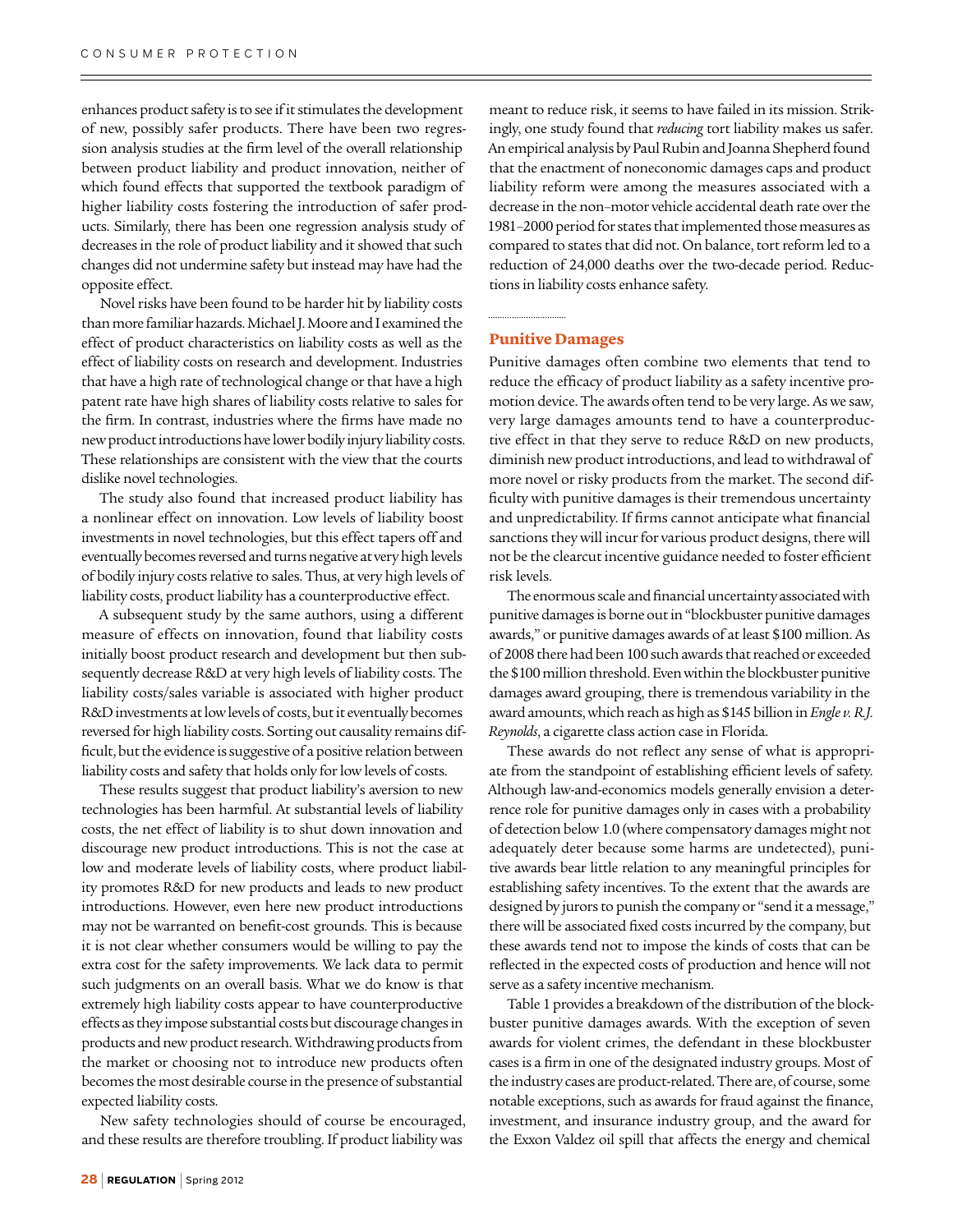industry tally. However, most of the industry group awards can be traced to product-related risks.

The automobile, cigarette, and pharmaceutical awards all involve products. While one automobile case (*BMW of North America Inc. v. Gore*) involved the repainting of car doors, the other cases involved deaths and serious injuries associated with motor vehicles. Because these cases tended to involve claims of design defects for which the risks were not apparent at the time of sale, the liability costs associated with these punitive damages could not be internalized. Moreover, there is no reason to believe that firms would anticipate punitive damages awards in excess of \$100 million.

The five blockbuster awards against the cigarette industry that are shown in Table 1 are all for individual smoker harms. The class action case in the outlier *Engle* award is the sixth blockbuster case affecting the cigarette industry, and is not included in Table 1 since it is such a large award that it would distort the mean award levels. Because there is a latency period of decades before smoking risks become apparent, the cigarettes involved in these cases were marketed long before there were any such blockbuster punitive damages awards, as the first such blockbuster punitive damages award in any context was in 1985. Moreover, since the cigarette industry had never paid damages in any smoking case until after the 1998 Master Settlement Agreement, firms would not have incorporated the subsequent liability costs into the product price at the time of sale since the costs presumably were not anticipated at the time of sale. Thus, from the standpoint of safety incentives, there is a mismatch between the imposition of the blockbuster punitive damages awards and the formation of corporate expectations and product safety decisions that could ultimately affect the likelihood and level of such awards.

The tremendous uncertainty posed by large and unpredict-

able punitive damages awards has attracted the attention of the U.S. Supreme Court. The Court's decision in *State Farm v. Campbell* suggested that there be a single-digit upper bound on the ratio of punitive damages to compensatory damages, and for maritime cases the Court subsequently suggested a usual upper bound ratio of 1:1 in *Exxon Shipping Co. et al. v. Baker.* These guidelines are not necessarily binding and they do not serve to put punitive damages on fully rational footing. As with all such soft or binding caps, the proposal that there be some kind of rigid mathematical structure that is not informed by a sound basis for setting punitive damages does not address the more fundamental problem that juries do not have guidelines for mapping their concerns into dollar damages amounts.

A series of experimental studies by Cass Sunstein et al. has documented numerous shortcomings in jury behavior, some of which will be discussed below with respect to specific problems that arise with respect to product liability cases. But the fundamental problem is that juries are being asked to determine whether punitive damages are warranted and, if so, to set the magnitude of these awards without any specific guidance as to how their assessment of the defendant's behavior should relate to the dollar value of the award.

As with product liability generally, whether punitive damages do have a deterrent effect ultimately is an empirical question. In an examination of differences in risk levels between states that permit punitive damages awards and those that do not, I found no evidence of such a deterrent influence. The risk categories examined included toxic chemical accidents, toxic chemical accidents involving injury or death, toxic chemical releases, surface water discharges of chemicals, total chemical releases in surface water, medical misadventure deaths, total accidental deaths, total insurance premiums, medical malprac-

> tice insurance premiums, product liability premiums, and other liability premiums. The examination of an extensive set of risks that potentially could be influenced by punitive damages reveals no statistically significant deterrent effect.

# **Uncertainty, Hindsight Bias, and New Products**

As we saw, product liability costs are particularly likely to affect new products and to discourage new product introductions when liability costs are high. This differential burden on new products can be traced to a series of contributing factors in terms of how people perceive uncertain risks, such as the hazards posed by new products, as compared to comparable risks from existing products for which the risks are better known.

One source of bias can be traced to

# **Damage Awards**

Blockbuster punitive damages and the ratio of punitive damages to compensatory damages by industry type.

| <b>INDUSTRY INVOLVED</b>                                | <b>NUMBER OF</b><br><b>PUNITIVE</b><br><b>DAMAGES</b><br><b>AWARDS</b> | <b>MEAN PUNITIVE</b><br><b>DAMAGES</b><br>(Millions of<br>\$2008) | <b>MEAN</b><br><b>COMPENSATORY</b><br><b>DAMAGES</b><br>(Millions of<br>\$2008) | <b>MEAN RATIO OF</b><br><b>PUNITIVE TO</b><br><b>COMPENSATORY</b><br><b>DAMAGES</b> |
|---------------------------------------------------------|------------------------------------------------------------------------|-------------------------------------------------------------------|---------------------------------------------------------------------------------|-------------------------------------------------------------------------------------|
| <b>Automobile</b>                                       | 9                                                                      | 900.71                                                            | 160.89                                                                          | 19.12                                                                               |
| <b>Cigarette</b>                                        | 5                                                                      | 10.240.92                                                         | 2.078.87                                                                        | 11.125.31                                                                           |
| <b>Energy, Chemical</b>                                 | 25                                                                     | 1.531.59                                                          | 701.61                                                                          | 90.09                                                                               |
| <b>Finance, Invest-</b><br>ment. Insurance <sup>2</sup> | 23                                                                     | 546.33                                                            | 222.45                                                                          | 59.20                                                                               |
| <b>Pharmaceuticals.</b><br><b>Health Care</b>           | 16                                                                     | 503.69                                                            | 109.29                                                                          | 40.98                                                                               |
| <b>Violent Crime</b>                                    | 7                                                                      | 350.05                                                            | 114.49                                                                          | 19.87                                                                               |
| <b>Other</b>                                            | 15                                                                     | 273.63                                                            | 103.00                                                                          | 13.82                                                                               |

All columns exclude the Engle award.

The mean ratio excludes *Garamendi v. Altus Finance S.A.*, which has zero compensatory damages.

Source: "The Changing Landscape of Blockbuster Punitive Damages Awards," by Alison F. Del Rossi and W. Kip Viscusi. American Law and Economics Review, Vol. 12 (2010), Table 2.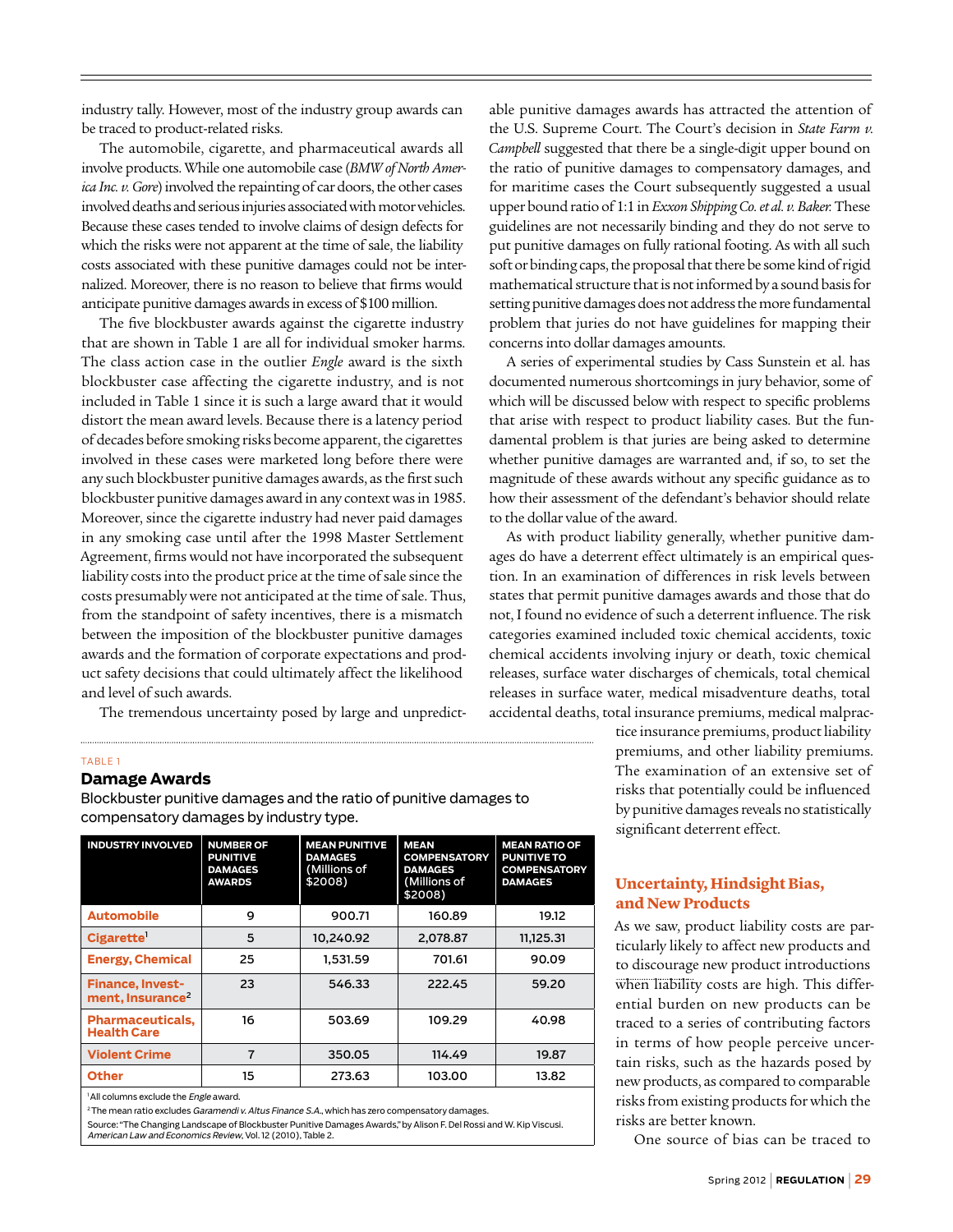ambiguity aversion. In the classic Ellsberg paradox, people would prefer a known probability of winning a prize to an uncertain probability of the same magnitude. Subsequent work has shown that in the case of people facing losses, precisely understood probabilities of the loss are viewed as less harmful than less well understood probabilities of the same magnitude. While there are some exceptions to this pattern, particularly when probabilities are extremely close to zero or one, there is a well-established aversion to facing imprecisely understood chances of a loss.

How this bias affects judgments is illustrated by experimental results I obtained for a sample of state court judges. The judges were asked, on behalf of a pharmaceutical company, to decide between two different drugs that could be used as contrast agents in a CAT scan. "Old Drug" had well-known properties

have nothing to gain from maiming their customers and employees, willingly pay for cost-effective precautions…. Come the lawsuit, however, the passenger injured by a stop presents himself as a person, not a probability. Jurors see today's injury; persons who would be injured if buttons were harder to find and use are invisible. Although witnesses may talk about them, they are spectral figures, insubstantial compared to the injured plaintiff, who appears in the flesh.

Unfortunately, despite the well-established problems associated with hindsight bias, it is difficult for people to overcome such biases when judging risky behaviors. To test the influence of hindsight bias, I examined the performance of judges and jurors in a rail accident case in which different groups of respondents were asked either to make the corporate risk-taking

# Unfortunately, despite the well-established problems associated with hindsight bias, it is difficult for people to overcome such biases when judging risky behaviors.

decision *ex ante* or to judge the corporation's decision after an accident had occurred. Judges performed better than jurors in terms of aligning their *ex ante* risk decisions and their judgments after an accident had occurred. However, in the jury sample, participants favored

and offered a 1:100,000 chance that the patient would suffer a fatal adverse reaction. "New Drug" served the same function, and based on clinical trials the best estimate of the expected magnitude of the risk was 1:150,000. However, the risk posed by New Drug was uncertain, as it could have been zero or as high as 1:50,000. Even though New Drug was safer based on the expected level of risk, 57 percent of the respondents preferred to market Old Drug. In discussions with the judges regarding their preference for the riskier but well known hazards of Old Drug, the judges indicated that there is less blame accorded to companies that market risky products with well-known hazards than for newly emerging risks.

Another perceptional factor that influences people's assessments of new products with uncertain properties is hindsight bias, which is the courtroom counterpart of Monday morning quarterbacking. Product liability claims, by their very nature, are filed after there has been an injury. At the time the product is marketed, the risk may be an uncertain prospect, but eventually the hazard becomes well known. Ideally, jurors should assess risks at the time the product is marketed. However, doing so is difficult from a psychological standpoint. Once the adverse event occurs, people tend to believe that the risk should have been anticipated.

The tendency of people to overestimate the *ex ante* risk levels in legal contexts where there are identifiable victims was noted by Judge Frank Easterbrook in *Carroll v. Otis Elevator*, a case involving injury on a department store escalator:

The *ex post* perspective of litigation exerts a hydraulic force that distorts judgment. Engineers design escalators to minimize the sum of construction, operation, and injury costs. Department stores, which the risk-taking behavior before the accident occurred, but after an accident occurred levied punitive damages because the initial decision to take the risk was regarded as reckless.

# **Corporate Risk Analysis for Risky Products**

Ideally, companies marketing potentially risky products should make some assessment of the risk posed by the product, the costs associated with improving product safety, and consumers' likely valuations of products with different levels of safety to determine the efficient safety level for the product. At the most formal level, such an assessment would entail a benefit-cost analysis to determine the appropriate level of the risk.

While such assessments may be desirable in theory, in practice they make the company very vulnerable. Having done a risk analysis and concluded that some risk-free or lower-risk variant of the product is not desirable, the company will appear to have knowingly made a reckless decision to expose consumers to risk if it turns out that there are product-related injuries. Thus such analyses could serve as a trigger for the award of punitive damages instead of being treated as a component of responsible corporate risk decisions.

Such fears of harsh judgments against corporate risk analyses have been borne out in a variety of major product liability cases. The Ford Pinto cases involved drivers and passengers who suffered burn injuries while in the car. In response to a government regulatory initiative from the U.S. Department of Transportation, Ford had done a risk analysis with respect to moving the gas tank location, which would have affected the likelihood of burn injuries. Moving the tank to a safer location would have raised the product price and Ford concluded the change would